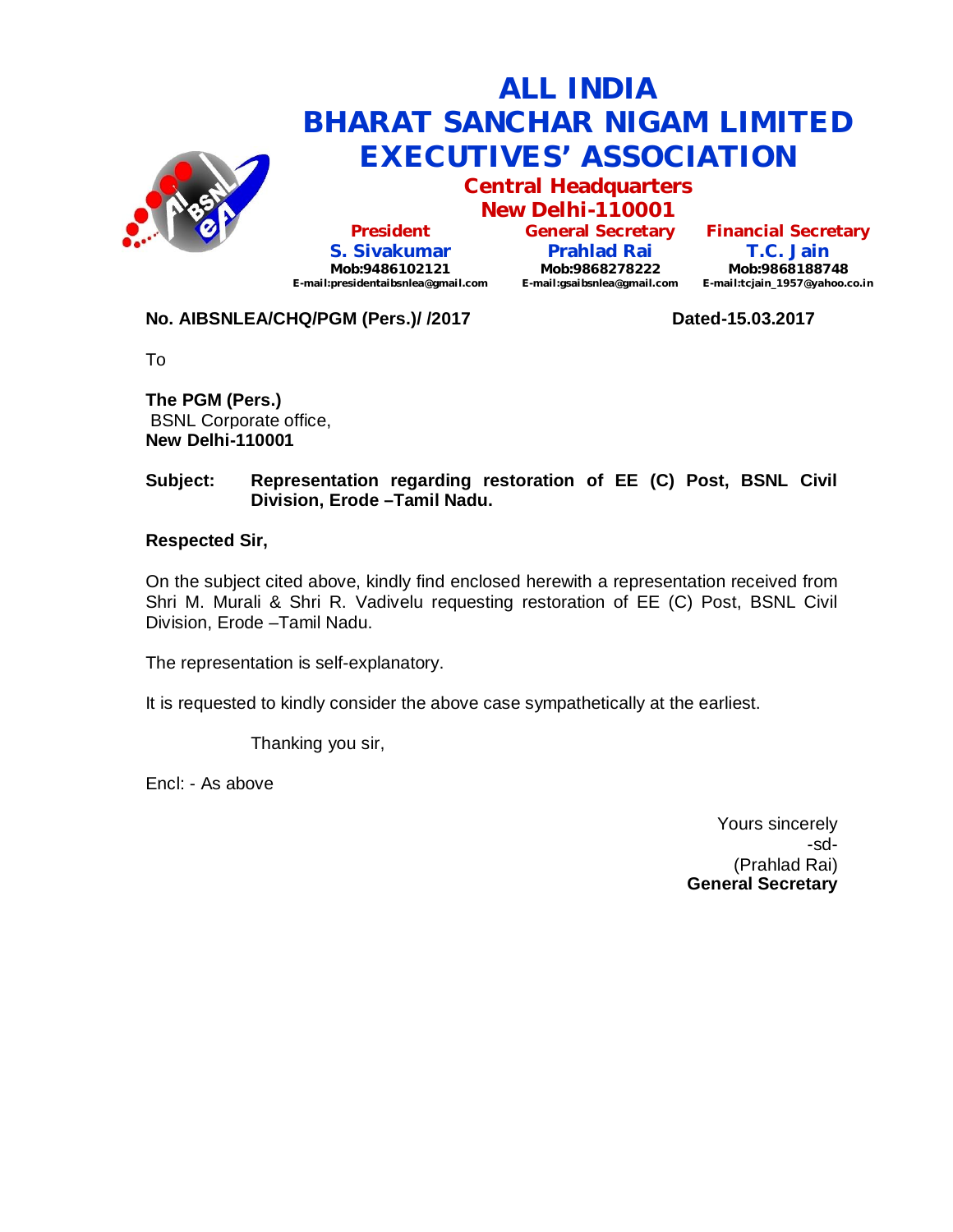

**Central Headquarters**

**New Delhi-110001 President S. Sivakumar Mob:9486102121 E-mail:presidentaibsnlea@gmail.com**

**General Secretary Prahlad Rai Mob:9868278222 E-mail:gsaibsnlea@gmail.com**

**Financial Secretary T.C. Jain Mob:9868188748 E-mail:tcjain\_1957@yahoo.co.in**

## **No. AIBSNLEA/CHQ/PGM (Pers.)/ /2017 Dated-15.03.2017**

To

**The PGM (Pers.)** BSNL Corporate office, **New Delhi-110001** 

#### **Subject: Representation received from Shri Khadag Bahadur Singh, DE (Telecom Project), 2nd Floor, CTO Building Campus Nadesar, Varanasi Cantt.221002 regarding up-gradation pay at par with his junior. -Reg.**

### **Respected Sir,**

On the subject cited above, kindly find enclosed herewith a representation received from Shri Khadag Bahadur Singh, DE (Telecom Project), 2<sup>nd</sup> Floor, CTO Building Campus, Nadesar, Varanasi Cantt.221002 regarding his up-gradation of pay at par with his junior.

The representation is self- explanatory.

In this regard, it is submitted that we had requested earlier also vide our letter dated 04.11.2016 to consider above case which is still pending.

It is, therefore, requested to kindly consider the above case sympathetically at the earliest.

Thanking You Sir,

Encl: - As above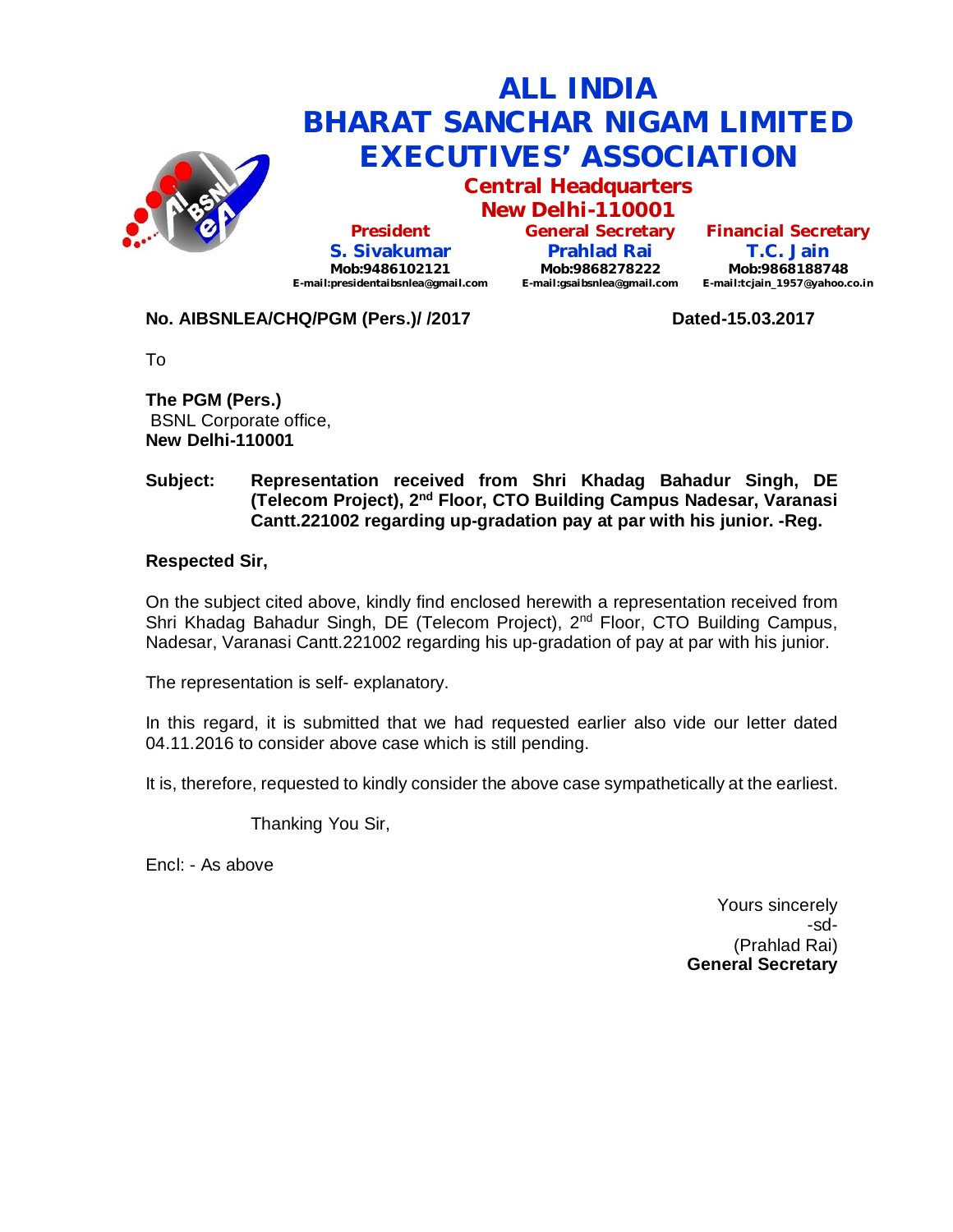

**Central Headquarters New Delhi-110001**

**President S. Sivakumar Mob:9486102121 E-mail:presidentaibsnlea@gmail.com**

**General Secretary Prahlad Rai Mob:9868278222 E-mail:gsaibsnlea@gmail.com**

**Financial Secretary T.C. Jain Mob:9868188748 E-mail:tcjain\_1957@yahoo.co.in**

## **No. AIBSNLEA/CHQ/ PGM (Pers.)/2017 Dated-15.03.2017**

To

**The PGM (Pers.)** BSNL Corporate Office, **New Delhi-110001** 

### **Subject: Requested for transfer / posting / cancellation / retention in the Cadre of SDE-Reg.**

Respected Sir,

Kindly find enclosed herewith following request applications for transfer / posting / cancellation / retention in the Cadre of SDE –Reg.

| S.        | Name of the Officer                                        | <b>Present</b>                                      | <b>Requested</b> | <b>Remarks</b>                                                                                                                          |
|-----------|------------------------------------------------------------|-----------------------------------------------------|------------------|-----------------------------------------------------------------------------------------------------------------------------------------|
| <b>No</b> |                                                            | <b>Circle</b>                                       | for              |                                                                                                                                         |
| 01        | Shri Raikar Shrinivas G,<br><b>SDE</b><br>HR No. 198504695 | Karnataka<br>Circle but<br>under<br>transfer        | Karnataka        | The officer has requested for his<br>retention in Karnataka Circle due to<br>his compelling family circumstances.                       |
| 02        | Shri V.P. Kulkarni,<br><b>SDE</b><br>HR No. 199002536      | Karnataka<br>but under<br>transfer to<br><b>CTD</b> | Karnataka        | officer<br>The<br>requested<br>has<br>for<br>deferment of his transfer orders due<br>family<br>his<br>compelling<br>to<br>circumstances |

It is requested to kindly consider the above case sympathetically at the earliest.

Thanking you sir

Encl: - As above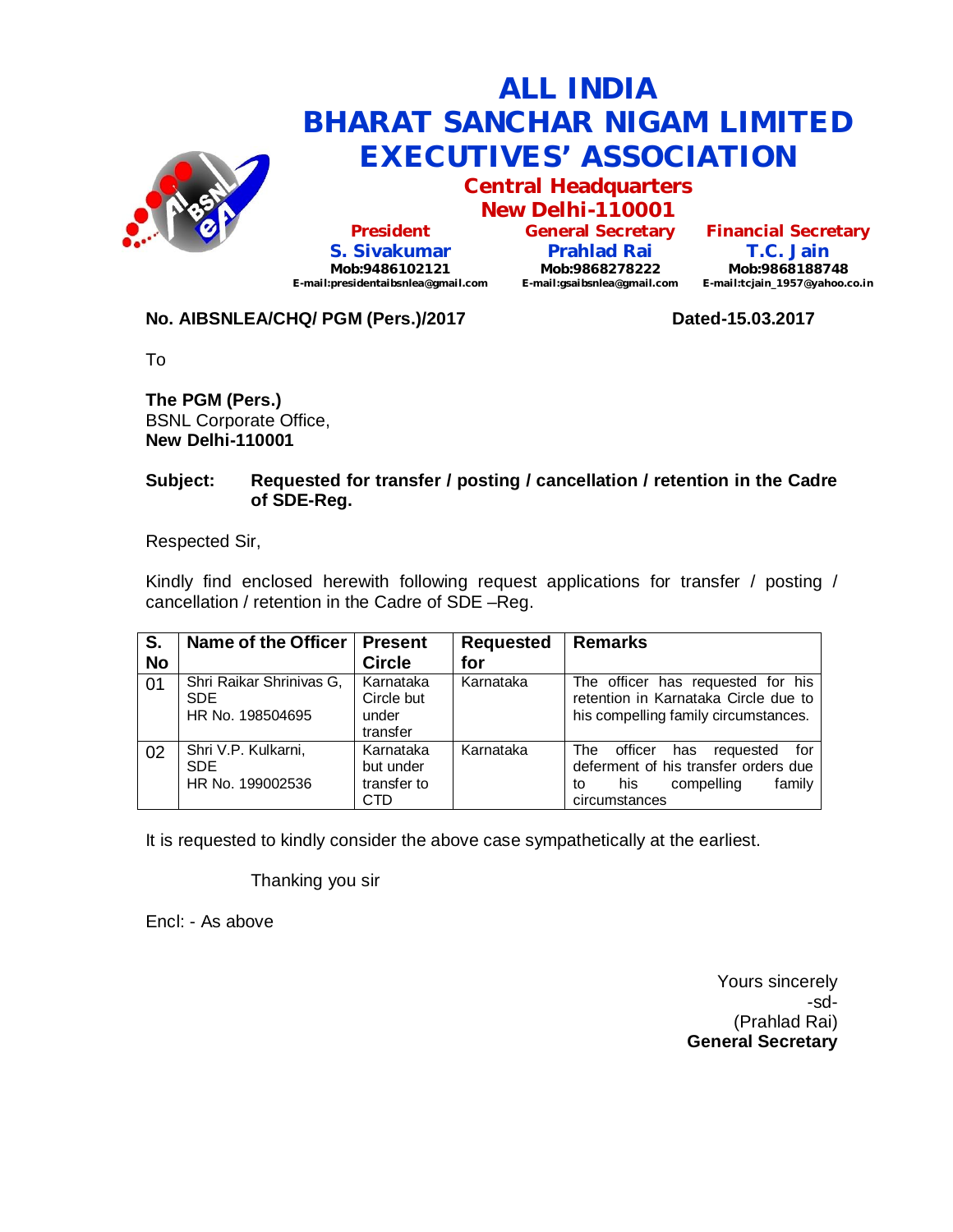

**Central Headquarters New Delhi-110001**

**President S. Sivakumar Mob:9486102121 E-mail:presidentaibsnlea@gmail.com**

**General Secretary Prahlad Rai Mob:9868278222 E-mail:gsaibsnlea@gmail.com**

**Financial Secretary T.C. Jain Mob:9868188748 E-mail:tcjain\_1957@yahoo.co.in**

#### **No. AIBSNLEA/CHQ/ PGM (Pers.)/2017 Dated-15.03.2017 Dated-15.03.2017**

To

**The PGM (Pers.)** BSNL Corporate Office, **New Delhi-110001** 

#### **Subject: Requested for transfer / posting / cancellation / retention in the Cadre of AD (OL)-Reg.**

Respected Sir,

Kindly find enclosed herewith following request applications for transfer / posting / cancellation / retention in the Cadre of AD (OL)–Reg.

| S.<br><b>No</b> | Name of the Officer   Present               | <b>Circle</b> | <b>Requested   Remarks</b><br>for |                                                                                                                                   |
|-----------------|---------------------------------------------|---------------|-----------------------------------|-----------------------------------------------------------------------------------------------------------------------------------|
| 01              | Shri Shibu A P, AD (OL)<br>HR No. 200100659 | Karnataka     | Kerala                            | The officer has requested for his<br>transfer to Kerala Circle<br>on<br>deputation due to his compelling<br>family circumstances. |

It is requested to kindly consider the above case sympathetically at the earliest.

Thanking You Sir

Encl: - As above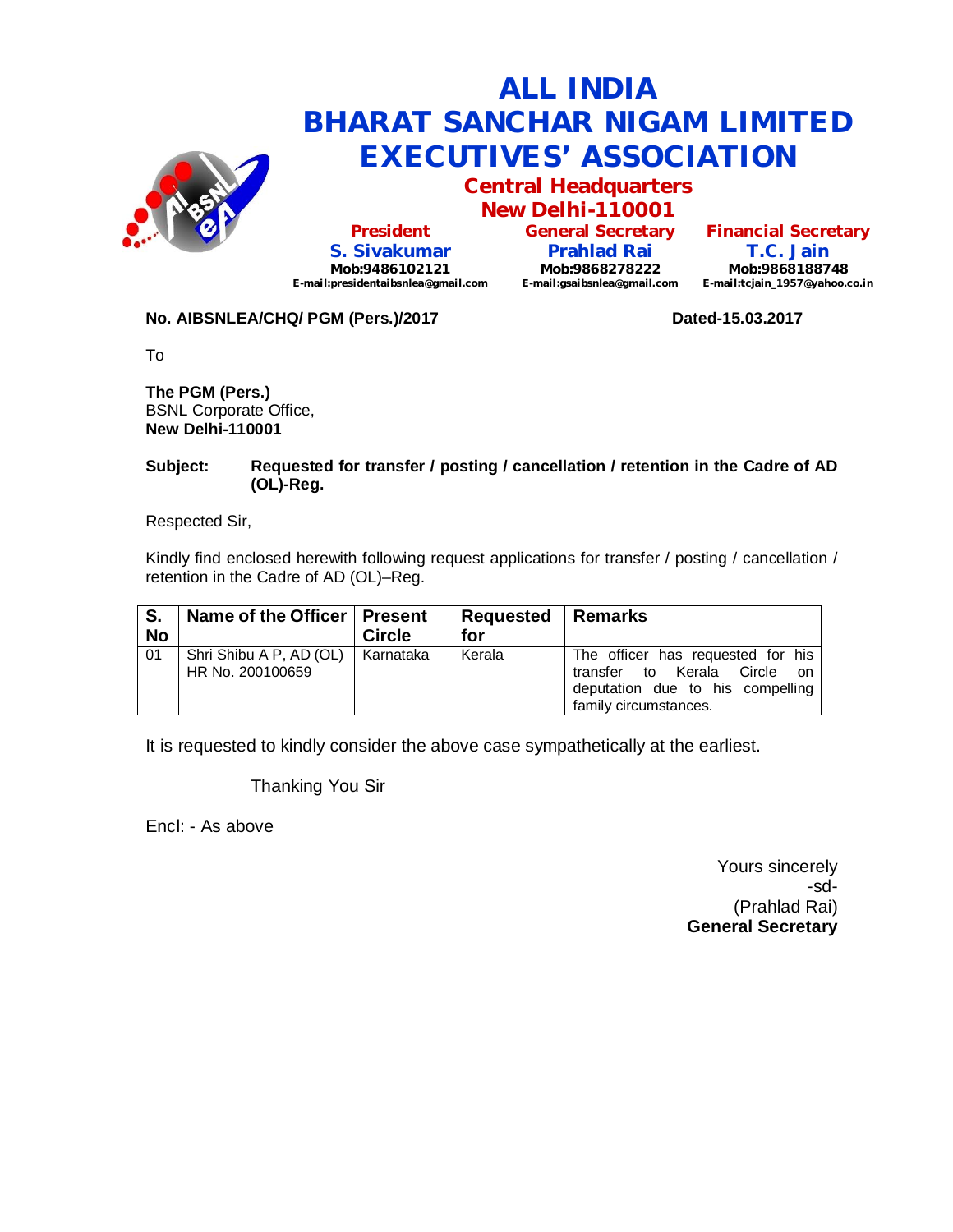

**Central Headquarters New Delhi-110001**

**President S. Sivakumar Mob:9486102121 E-mail:presidentaibsnlea@gmail.com**

**General Secretary Prahlad Rai Mob:9868278222 E-mail:gsaibsnlea@gmail.com E-mail:tcjain\_1957@yahoo.co.in**

**Financial Secretary T.C. Jain Mob:9868188748**

## **No. AIBSNLEA/CHQ/PGM (Pers.)/ /2017 Dated-15.03.2017**

To

**The PGM (Pers.)** BSNL Corporate office, **New Delhi-110001** 

## **Subject: Representation received from Shri Tomy Mathew, SDE, HR No. 200104202-regarding his promotion to the post of Architect.**

### **Respected Sir,**

On the subject cited above, kindly find enclosed herewith a representation received from Shri Tomy Mathew, SDE, HR No. 200104202-regarding his promotion to the post of Architect.

The representation is self- explanatory.

It is, therefore, requested to kindly consider the above case sympathetically at the earliest.

Thanking you sir,

Encl: - As above